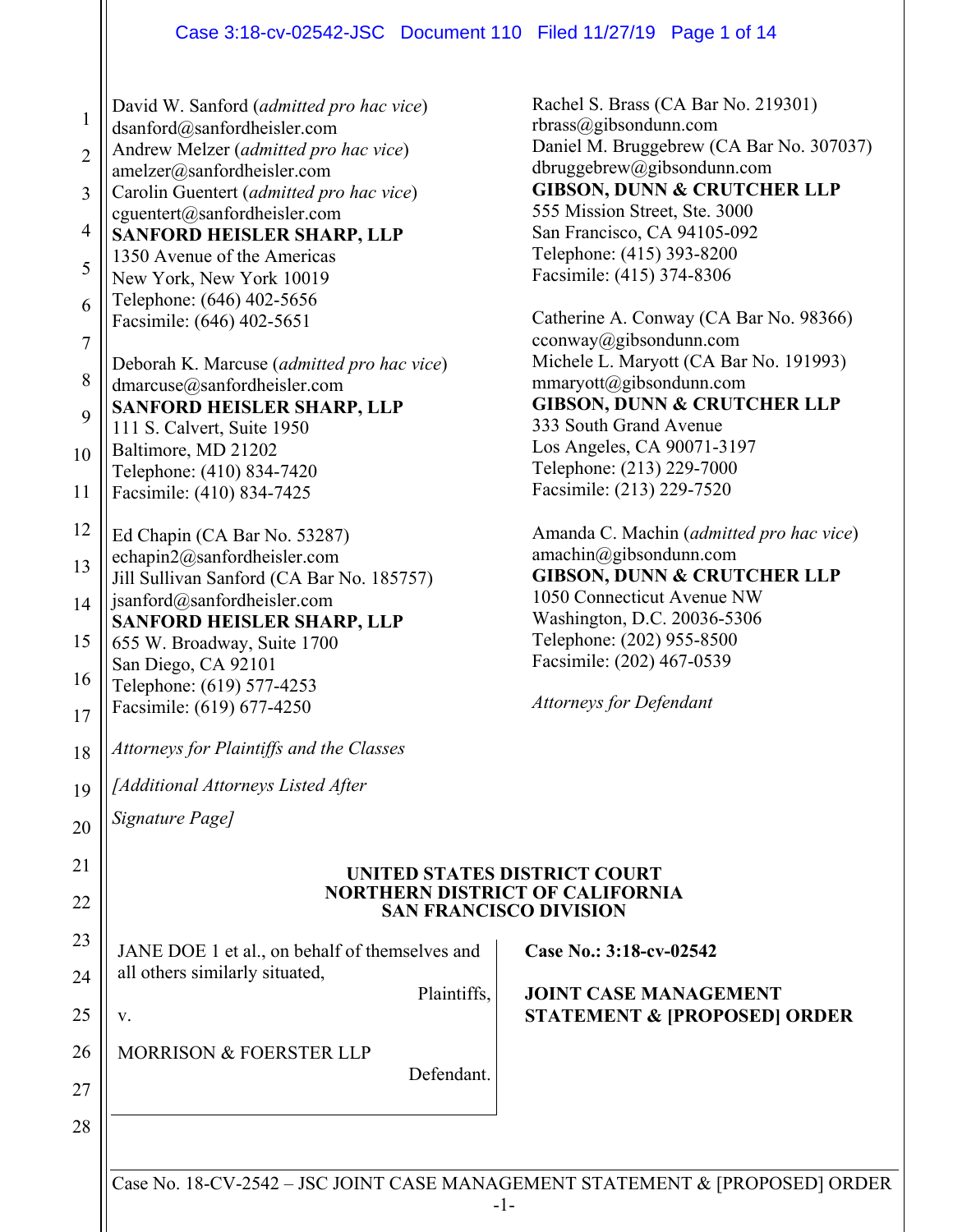1 2 3 The parties to the above-entitled action jointly submit this JOINT CASE MANAGEMENT STATEMENT & PROPOSED ORDER pursuant to the Standing Order for All Judges of the Northern District of California dated July 1, 2011 and Civil Local Rule 16-9.

#### **1. Jurisdiction & Service**

12 The parties agree that the Court has personal jurisdiction over Defendant Morrison & Foerster LLP ("Morrison" or the "Firm") because the Firm has offices and does business in California, and venue is proper pursuant to 28 U.S.C.  $\S$  1391(b) and 42 U.S.C.  $\S$  2000e-5(f)(3). The parties further agree that this Court has subject matter jurisdiction over the claims that arise under the laws of the United States, specifically those brought under Title VII, the Equal Pay Act ("EPA"), and the Family and Medical Leave Act ("FMLA") pursuant to 28 U.S.C. §§ 1331 and 1343 and 42 U.S.C. § 2000e-5(f)(3). Plaintiffs contend this Court may exercise supplemental jurisdiction over Plaintiffs' state law claims pursuant to 28 U.S.C. § 1367(a), and Defendant does not contest supplemental jurisdiction at this time. All parties have been served.

14 **2. Facts** 

4

5

6

7

8

9

10

11

13

15 16 17 18 19 Plaintiffs Jane Does 1–7 are current and former associate and Of Counsel attorneys at Morrison. They allege discrimination on the basis of gender, pregnancy, and maternity, and based on the taking of protected leave. Plaintiffs bring this putative class and collective action on behalf of a class of female attorneys nationwide who work or who worked for Morrison during the applicable liability period, as well as on behalf of attorney subclasses.

20 21 22 Morrison disputes that any discrimination occurred and further disputes that this case is appropriate for class or collective treatment. The parties' positions on the detailed factual disputes at issue are set forth in the operative Third Amended Complaint and Answer. Dkt. Nos. 92, 95.

23 **3. Legal Issues** 

24

#### **A. Plaintiffs' Position**

25 26 27 28 Plaintiffs allege that Defendant violated Title VII of the Civil Rights Act of 1964, 42 U.S.C. §§ 2000e *et seq*., as amended; the Equal Pay Act of 1963, 29 U.S.C. §§ 201, *et seq*.; the Family and Medical Leave Act, 29 U.S.C. §§ 2601 *et seq.*; the California Fair Employment and Housing Act, Cal. Gov't Code §§ 12940, *et seq*.; the California Equal Pay Act, Cal. Lab. Code § 1197.5; the California Family Rights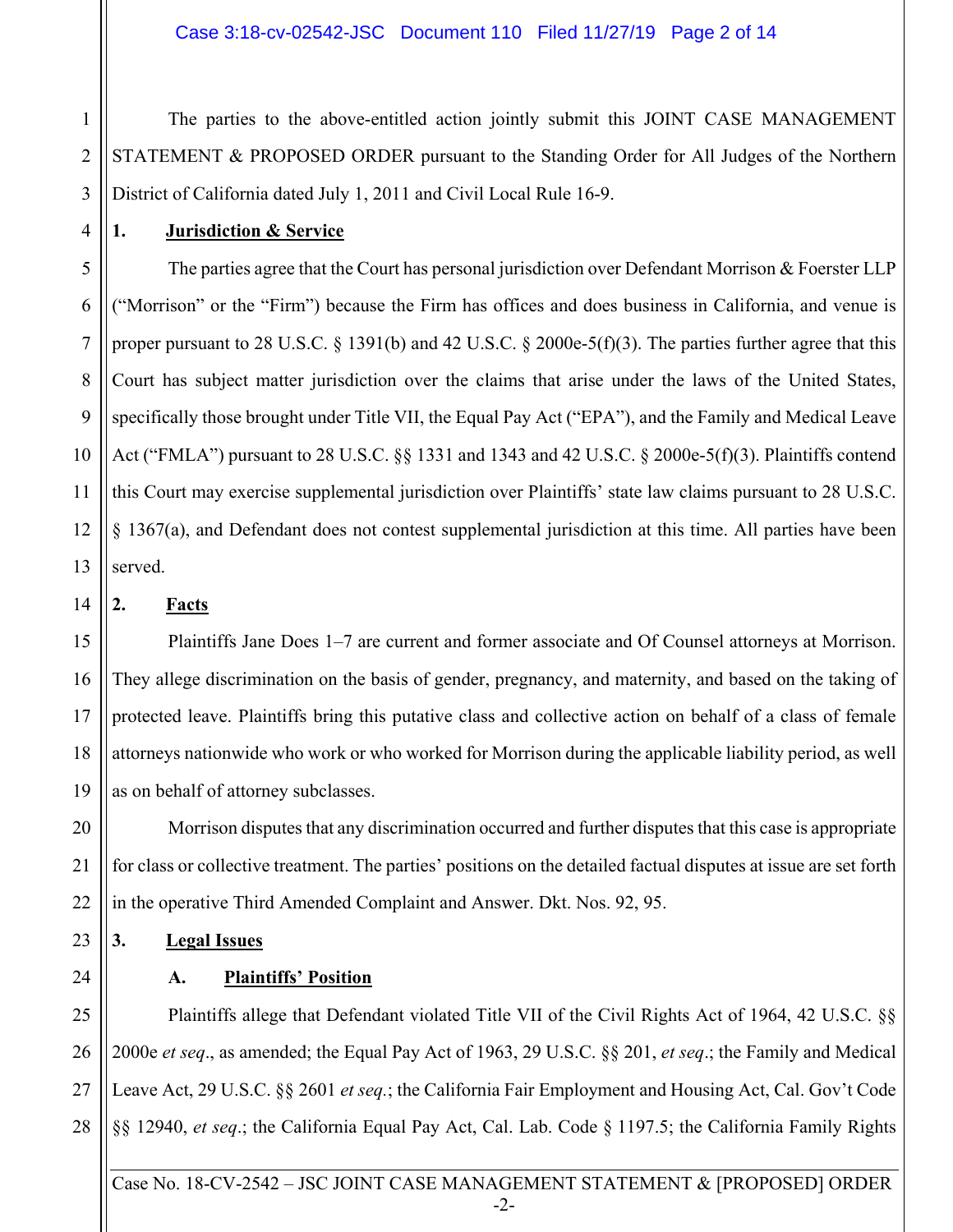1 2 3 4 Act, Cal. Gov. Code § 12945.2; the California Unfair Business Practices Act, Cal. Bus. and Prof. Code §§ 17200, *et* seq., and parallel state and local laws in New York City and the District of Columbia. Their claims include, *inter alia*, discrimination in pay, failure to promote, wrongful termination and constructive discharge.

Plaintiffs intend to seek certification of the proposed class and subclasses.

5 6 7

8

9

10

11

12

13

#### **B. Defendant's Position**

 Defendant denies any liability. Defendant disputes that the asserted claims are appropriate for class-wide resolution. Plaintiffs challenge a variety of types of decisions: Jane Does 1 through 3 challenge evaluation results, whereas Jane Does 4 and 5 challenge terminations; Jane Doe 7 challenges a termination that Morrison disputes occurred; and Jane Doe 6 challenges the fact that she was not elevated to partner. "Without some glue holding the alleged reasons for all those decisions together, it will be impossible to say that examination of all the class members' claims for relief will produce a common answer to the crucial question why was I disfavored." *Wal-Mart Stores, Inc. v. Dukes*, 564 U.S. 338, 352 (2011).

**4. Motions** 

14 15

17

19

20

21

22

#### **A. Prior Motions**

16 18 Plaintiffs moved to proceed under pseudonyms. *See* Dkt. Nos. 2, 40, 55. The Court granted Plaintiffs' motion on April 18, 2019. *See* Dkt. No. 78. Plaintiffs intend to file a Fourth Amended Complaint by December 10, 2019, in which all pseudonyms will be lifted. Plaintiffs will provide Defendant with a copy of the proposed Fourth Amended Complaint by December 6, 2019. If the Parties do not agree to stipulate to the amendment of the Complaint, Plaintiffs will instead file a motion for leave to amend.

The Court previously ruled on Defendant's partial motion for judgment on the pleadings (*see* Dkt. No. 83) and its Rule 11 motion (Dkt. No. 74).

23

#### **B. Anticipated Future Motions and Stipulations of the Parties**

24 25 26 27 Following appropriate discovery, Plaintiffs anticipate filing motions for conditional certification of a collective action and notice under the Equal Pay Act, 29 U.S.C. § 216(b), and to certify their claims under Federal Rule of Civil Procedure 23 and for final certification of the EPA collective. *See also infra* ¶¶ 9, 17.

28

Defendant anticipates moving for summary judgment on the Plaintiffs' claims.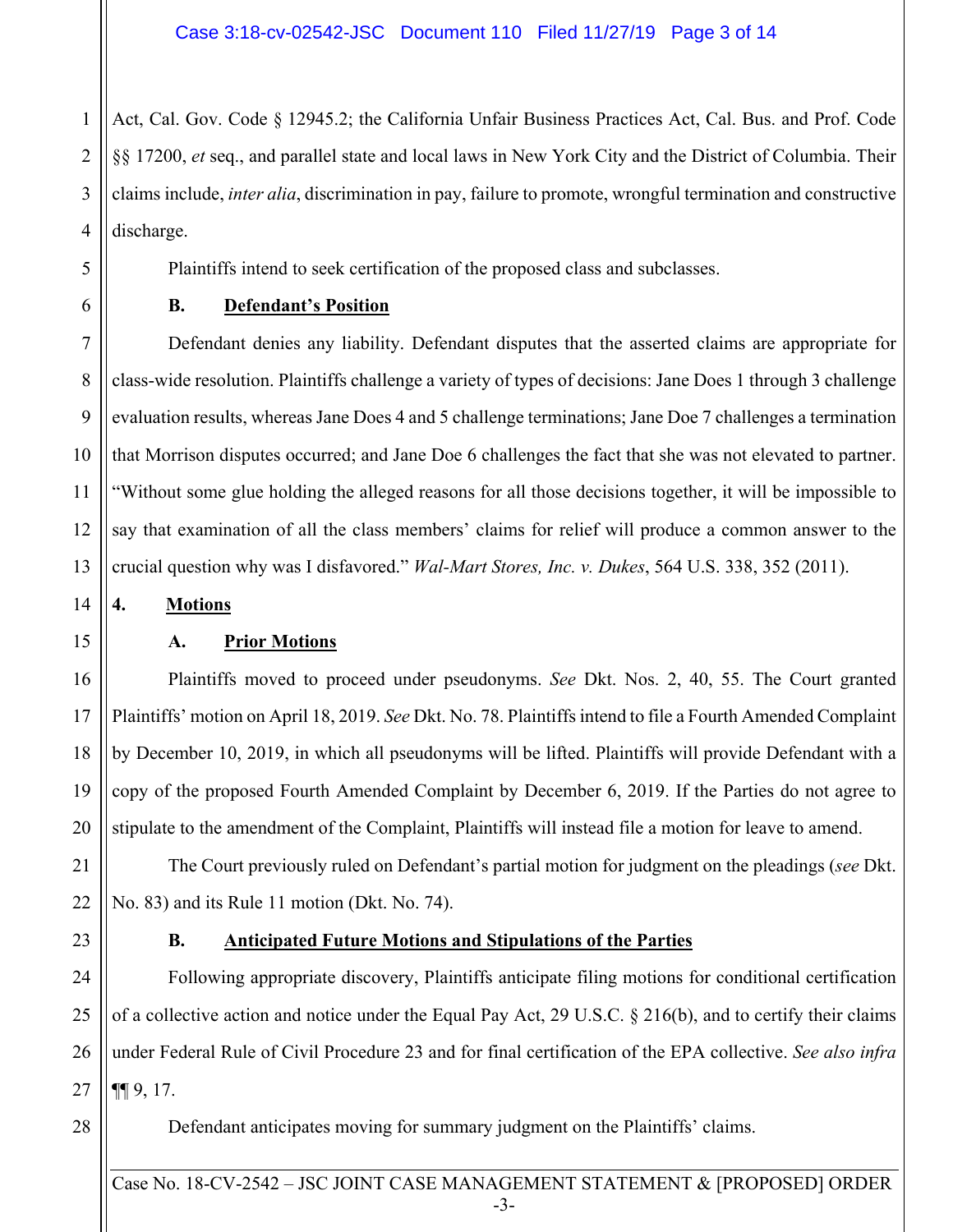3

4

5

15

16

17

18

19

20

## **5. Amendment of Pleadings**

 To date, Plaintiffs have amended the complaint three times. Plaintiffs further reserve their right to seek further amendment with leave of the Court if they determine that further amendments are appropriate, and Defendant reserves its right to oppose such a request.

**6. Evidence Preservation** 

6 7 8 9 10 11 12 13 The Parties certify that they have reviewed the Guidelines Relating to the Discovery of Electronically Stored Information ("ESI Guidelines"), have met and conferred pursuant to Federal Rule of Civil Procedure 26(f), and will continue the process of meeting and conferring regarding reasonable and proportionate steps taken to preserve evidence relating to issues reasonably evident in this action and discovery of ESI. The Parties further agree that retention and preservation protocols will be further discussed as needed pursuant to Fed. R. Civ. P. 26(f). On May 21, 2019, the Court entered an order pursuant to a stipulation of the Parties regarding the production of documents and information. Dkt. No. 91.

14 **7. Disclosures** 

> The Parties served their initial disclosures required by Fed. R. Civ. P. 26(a)(1) on May 2, 2019 and will disclose additional witnesses and documents as they are identified.

**8. Discovery** 

**A. Discovery Taken to Date** 

 The Parties have served and responded to written discovery requests, and are currently exchanging their respective document productions.

21 22 23 Morrison has deposed Jane Does 1, 2, 3, 5, 6, and 7. Because document production is still ongoing, the parties have agreed that the depositions of Jane Does 1 and 6 should be held open to address any questions that arise in light of the production of documents subsequent to their depositions.

24 25 26 On June 19, 2019, Plaintiffs served a Rule 30(b)(6) Notice of Deposition seeking testimony from Morrison on its policies relating to compensation, promotions, leave, and alternative work arrangements, among other topics. The Parties are in the process of scheduling the 30(b)(6) deposition.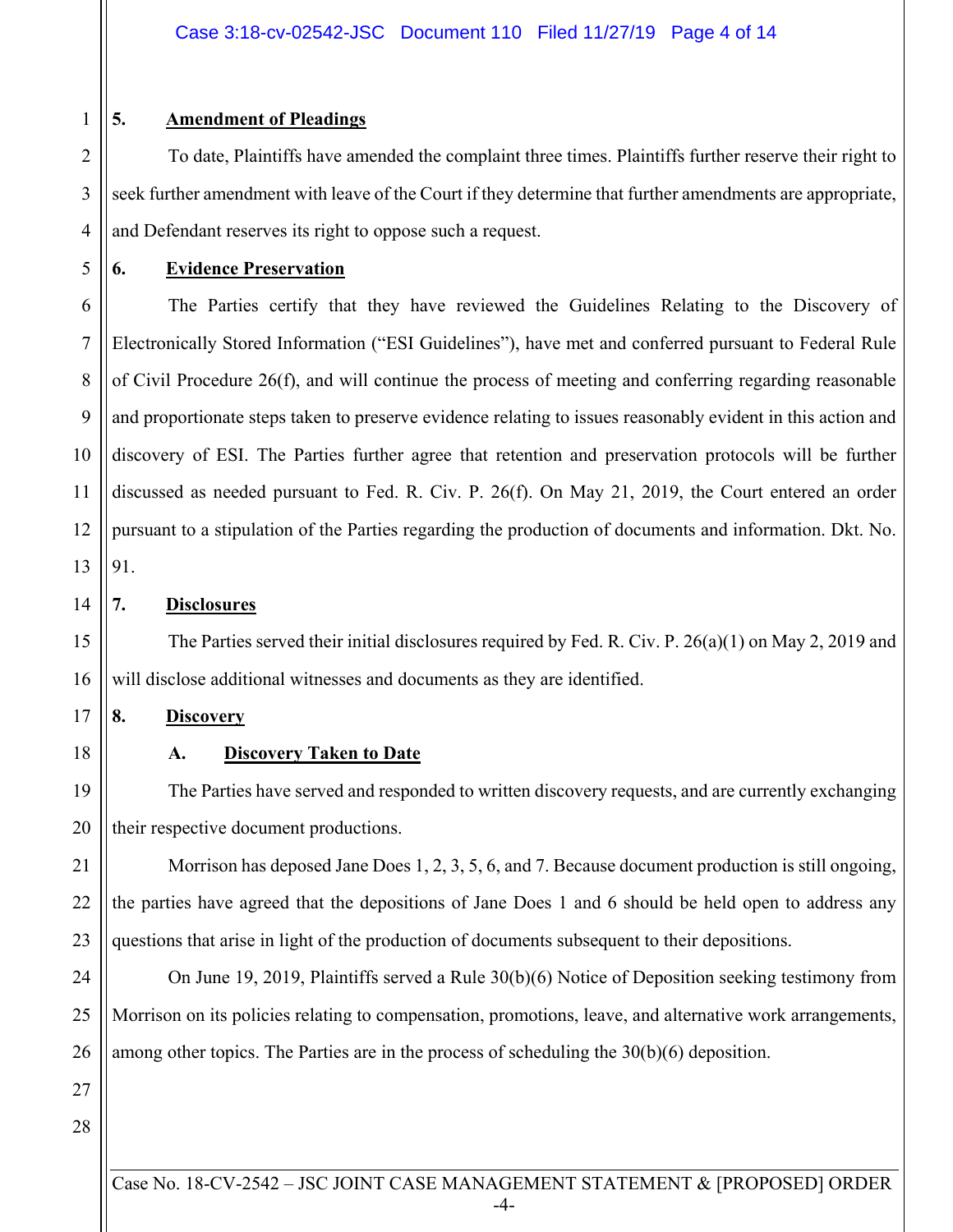#### **B. Scope of Anticipated Discovery**

#### **i. Plaintiffs' Position**

5 6 7 8 9 10 11 12 13 14 Plaintiffs will seek class-wide discovery, including data to perform a statistical analysis, and anecdotal evidence to support their Motions for Class and Conditional Collective Certification. Because Plaintiffs have the burden on class certification, and because the Court must base its certification decision on a robust record, courts have repeatedly held that it is reversible error to deny Plaintiffs pre-certification discovery relevant to the Rule 23 analysis. *See Artis v. Deere & Co.*, 276 F.R.D. 348, 351 (N.D. Cal. 2011) (holding that denial of discovery that is necessary to determine the existence of a class or set of subclasses constitutes an abuse of discretion); *Duke v. Univ. of Texas*, 729 F.2d 994, 997 (5th Cir. 1984) (holding that failure to allow discovery of pay and promotion records, which were necessary for both the named plaintiffs' individual and class certification claims, was an abuse of discretion). In order to meet the standards under Federal Rule of Civil Procedure 23 (inclusive of disparate treatment and disparate impact theories of liability), Plaintiffs must be able to obtain substantial anecdotal and statistical evidence of class-wide harm.

15 16 17 18 19 20 21 22 Plaintiffs anticipate that such discovery may include discovery into: (a) defendant's employment and human resources policies, practices, procedures, and how those procedures were implemented; (b) class-wide and comparator employment data and information, such as job level/title, job histories, and assignment, promotion, class year, redesignation, compensation, leave, billing rate, and hours information; (c) Defendant's organizational structure, including but not limited to lines of reporting, the allocation of decision-making authority, and any oversight structures that may be in place; (d) information pertaining to complaints of and investigations into claims of discrimination on the basis of sex, pregnancy, or maternity; and (e) full discovery as to merits of the named Plaintiffs' individual claims and damages.

23 24 25 26 Plaintiffs are in the process of scheduling non-expert depositions. Plaintiffs propose that each side may take up to 25 non-expert depositions without leave of Court. Consistent with the overwhelming majority of courts, Plaintiffs anticipate that multiple F.R.C.P. 30(b)(6) designees should not count against this limit.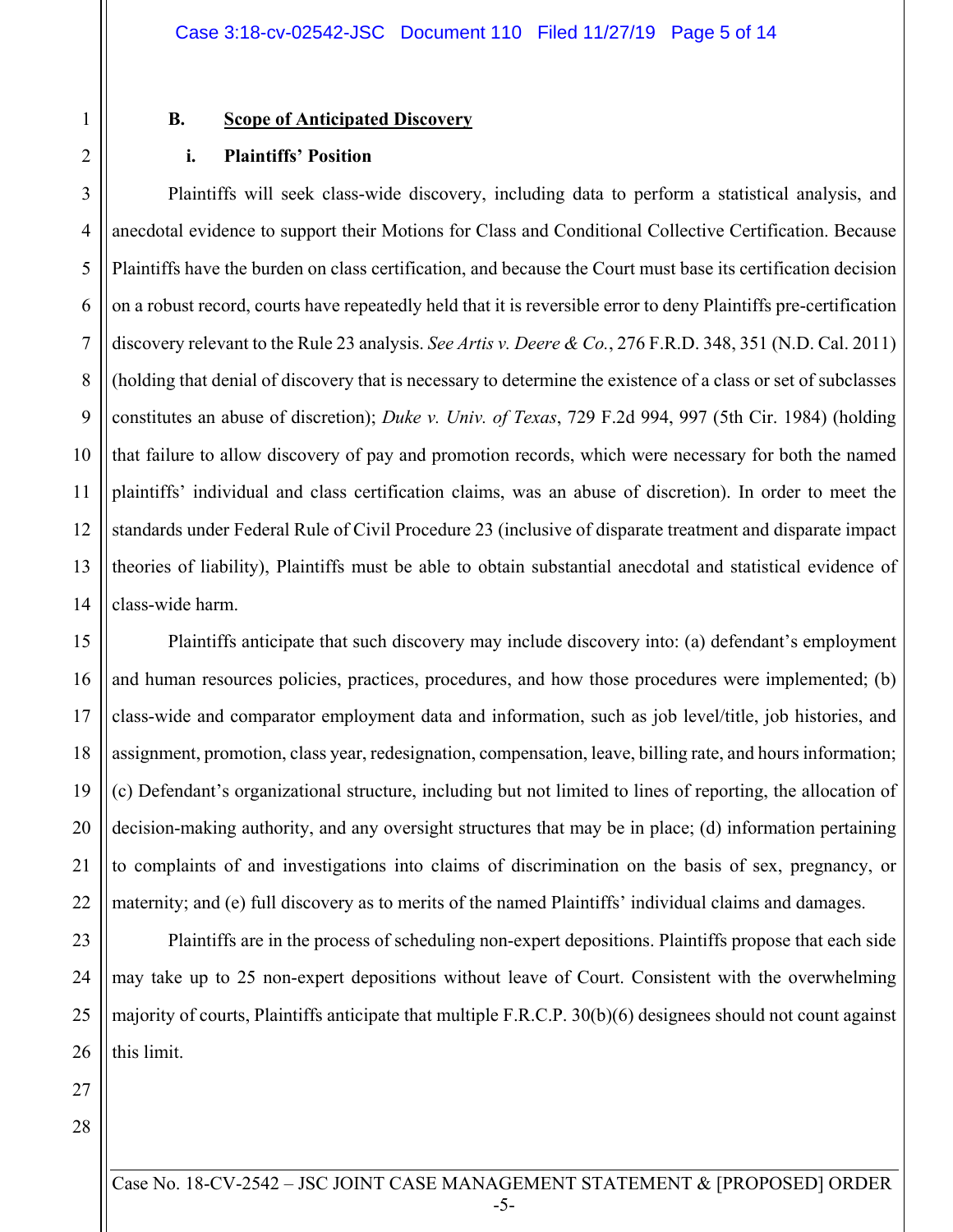#### **ii. Defendant's Position**

Morrison agrees that the initial phase of discovery shall focus on the Plaintiffs' individual claims and all issues relevant to class certification. However, Morrison reserves all rights to object to specific pre-certification discovery requests.

During this initial phase, Morrison anticipates the need for discovery regarding Plaintiffs' individual claims and Plaintiffs' adequacy as proposed class representatives, including, but not limited to, discovery regarding: (1) Plaintiffs' education, experience, and other qualifications; (2) the identity of unnamed individuals referred to in the Complaint; (3) Plaintiffs' communications regarding their alleged claims; (4) Plaintiffs' alleged damages (both monetary and non-monetary); and (5) Plaintiffs' efforts to mitigate damages (e.g., documents related to their job search efforts).

12 13 14 15 Morrison agrees with Plaintiffs' proposal to permit 25 percipient depositions (including declarants) per side. With respect to the Rule 30(b)(6) deposition, Defendant has designated a witness for the 30(b)(6) deposition and has no reason to believe that multiple designees are necessary. If they are, Defendant expects the parties to engage in a good faith meet-and-confer regarding this and any other discovery disputes.

1

2

3

4

5

6

7

8

9

10

11

16

19

#### **C. Report on Stipulated E-Discovery Order**

17 18 As noted above, the Court entered an order pursuant to a stipulation of the Parties regarding the production of both hard-copy documents and ESI. Dkt. No. 91.

#### **D. Privilege**

20 21 22 23 24 25 26 27 The Parties agree that disclosure of information protected by the attorney-client, work-product, or other applicable privilege or protection shall not constitute a waiver of any claim of privilege, and failure to assert a privilege in this litigation as to one document or communication or any portion thereof shall not be deemed to constitute a waiver of any claim of privilege as to any other document or communication or other portion thereof, even involving the same subject matter. The Parties have separately agreed upon a procedure for handling such inadvertent disclosures in their stipulated protective order. *See* Dkt. No. 87. The Parties have also addressed the logging of privileged documents in their ESI Discovery Plan. *See* Dkt. No. 91.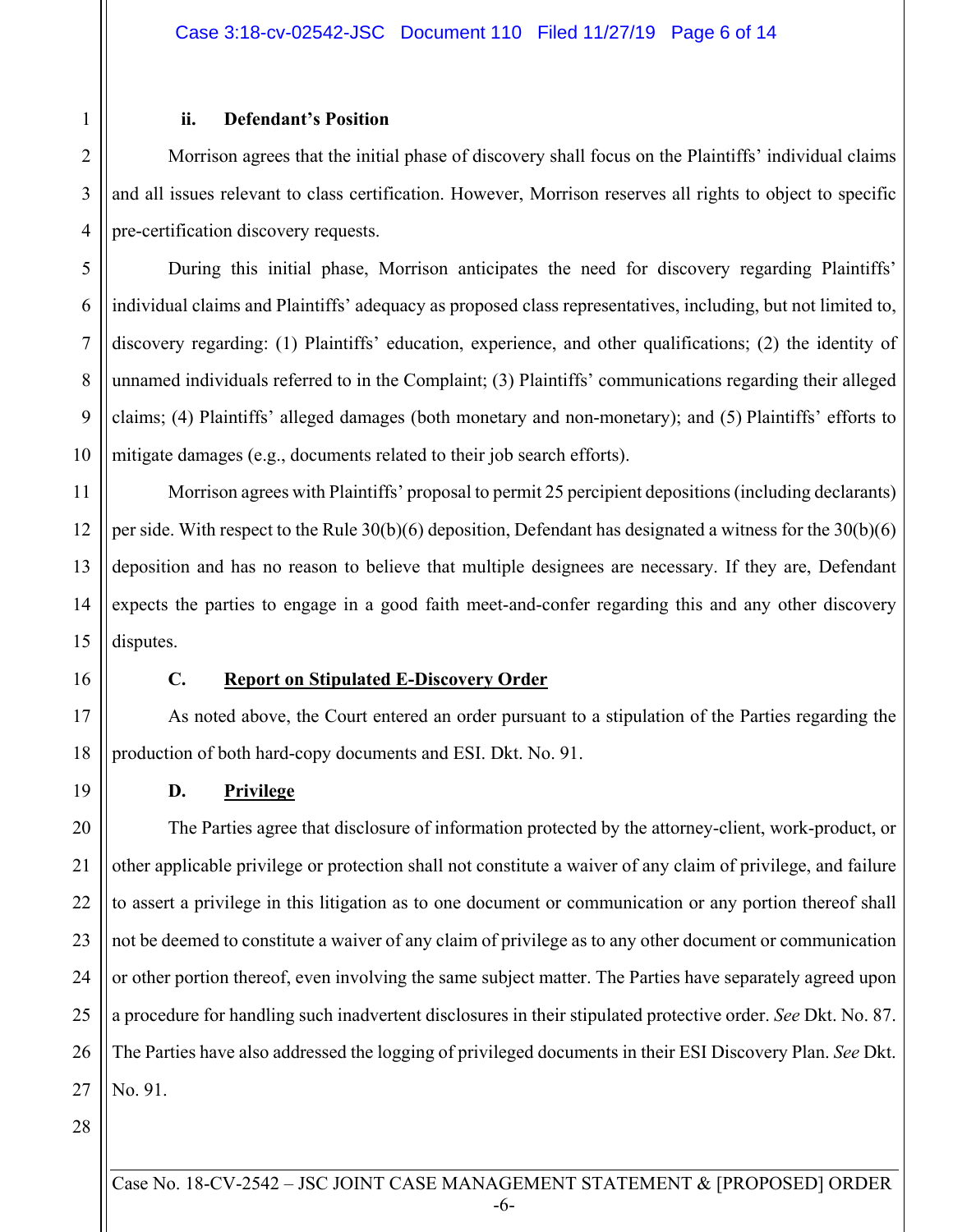4

5

8

9

10

11

## **E. Identified Discovery Disputes**

 Plaintiffs have requested from Defendant Human Resources data for current and former attorneys employed by the Firm in the United States from January 1, 2012 to the present. Defendant objects to this request and has produced data only for the period from January 1, 2015 to the present. The Parties continue to meet and confer regarding this request for production.

6 7 Both parties' productions are ongoing, and both parties anticipate that there may be further discovery disputes regarding those productions.

### **9. Class Actions**

 All attorneys of record for the Parties have reviewed the Procedural Guidance for Class Action Settlements. As set forth above, Plaintiffs and Morrison dispute the propriety of class certification. The Parties jointly propose that class certification briefing proceed as follows:

19

20

21

22

## **July 10, 2020**: Plaintiffs' motion for class certification

- **August 24, 2020**: Morrison's opposition
- **September 21, 2020**: Plaintiffs' reply

## **10. Related Cases**

 Plaintiffs do not have any related cases before another judge of this court, or before another court or administrative body.

18 **11. Relief** 

## **A. Plaintiffs' Position**

 The prayer for relief in the Third Amended Complaint seeks the following relief on behalf of Plaintiffs, the Classes, and the EPA Collective Action:

- a. Acceptance of jurisdiction of this case;
- 23 24 25 26 b. Certification of this case as a class action under Federal Rule of Civil Procedure 23, on behalf of the proposed Plaintiff Class and Subclasses, designation of the proposed Class Representatives as representatives of this Class and Subclasses, and designation of Plaintiffs' counsel of record as Class Counsel;
- 27 28 c. Designation of this action as a collective action on behalf of the proposed EPA Collective Plaintiffs (asserting EPA claims) and: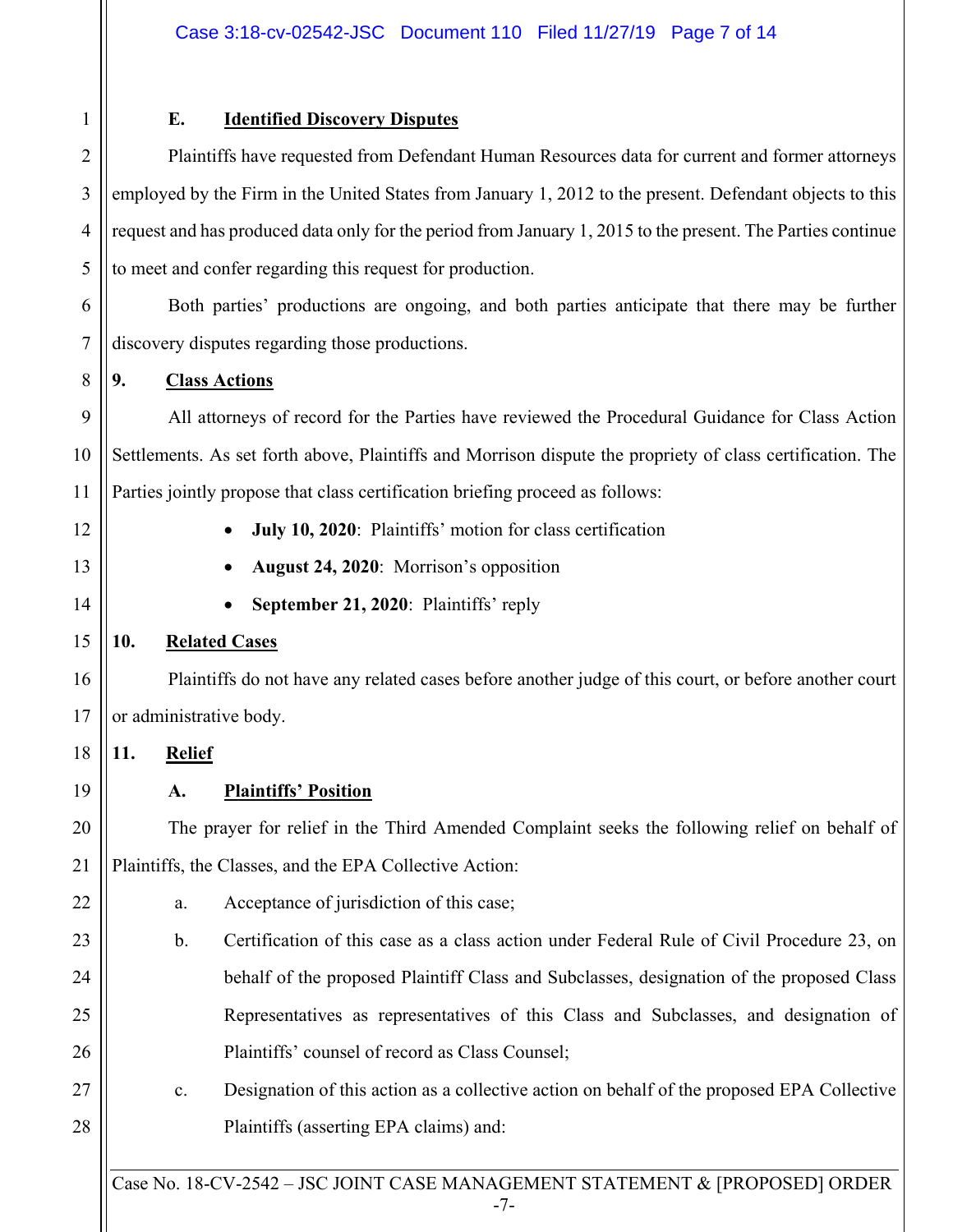2

3

4

5

6

7

8

9

10

11

12

13

14

15

16

17

18

19

20

21

22

23

24

25

26

27

- 1. Promptly issuing notice pursuant to 29 U.S.C. § 216(b) to all similarly situated members of the EPA Opt-In Class, which (a) apprises them of the pendency of this action and (b) permits them to assert timely EPA claims in this action by filing individual Consent to Sue forms pursuant to 29 U.S.C. § 216(b); and
- 2. Tolling the statute of limitations on the claims of all members of the EPA Opt-In Class from the date the original Complaint was filed until the Class members are provided with reasonable notice of the pendency of this action and a fair opportunity to exercise their right to opt-in as Plaintiffs;
- d. Designation of Plaintiffs as representatives of the EPA Collective Action;
	- e. A declaratory judgment that the practices complained of therein are unlawful and violate, among other laws, 42 U.S.C. § 2000(e) *et seq.*, as amended; 29 U.S.C. § 2601, *et seq*.; 29 U.S.C. § 206, *et seq*.; and the applicable state and local laws;
	- f. A determination that Jane Doe 4's severance agreement has been rescinded;
	- g. A determination that Jane Doe 5 is entitled to equitable tolling of the limitations period for her claims;
- h. A permanent injunction against Morrison and its partners, officers, owners, agents, successors, employees, representatives, and any and all persons acting in concert with them from engaging in any further unlawful practices, policies, customs, and usages set forth therein;
- i. An Order requiring the Firm to initiate and implement programs that (i) remedy the hostile work environment at Morrison & Foerster; (ii) ensure prompt, remedial action regarding all claims of gender, pregnancy, and maternity discrimination; and (iii) eliminate the continuing effects of the discrimination and retaliatory practices described therein;
	- j. An Order requiring Morrison to initiate and implement systems for promoting and compensating female attorneys in a non-discriminatory manner;
		- k. An Order directing Morrison to adjust the compensation and title for Class Representatives and the Class members to the level that they would be enjoying but for Morrison's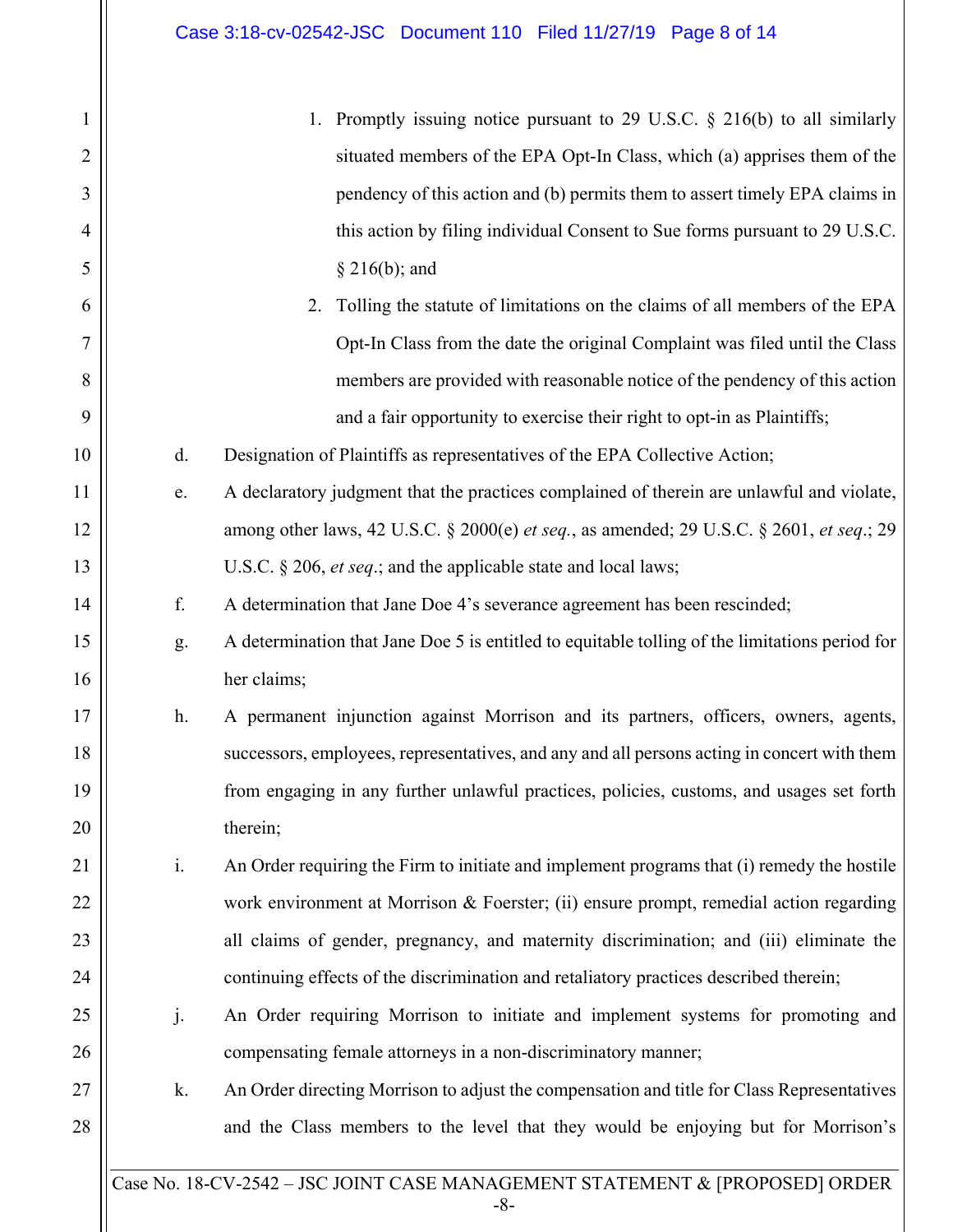# Case 3:18-cv-02542-JSC Document 110 Filed 11/27/19 Page 9 of 14

| $\mathbf{1}$   |                                                                                                         | discriminatory policies, practices, and procedures;                                                            |  |
|----------------|---------------------------------------------------------------------------------------------------------|----------------------------------------------------------------------------------------------------------------|--|
| $\overline{2}$ | 1.                                                                                                      | An award of back pay, front pay, lost benefits, preferential rights to jobs, and other damages                 |  |
| 3              |                                                                                                         | for lost compensation and job benefits suffered by the Plaintiffs, Members of the Classes,                     |  |
| 4              |                                                                                                         | and Members of the EPA Collective Action, in an amount not less than \$50,000,000;                             |  |
| 5              | m.                                                                                                      | An award of nominal, liquidated, and compensatory damages to Plaintiffs and Members of                         |  |
| 6              |                                                                                                         | the Classes, in an amount not less than \$50,000,000;                                                          |  |
| 7              | n.                                                                                                      | Award punitive damages to Plaintiffs and Members of the Classes, in an amount not less                         |  |
| 8              |                                                                                                         | than \$100,000,000;                                                                                            |  |
| 9              | 0.                                                                                                      | An award of penalties available under applicable laws, including waiting time penalties;                       |  |
| 10             | p.                                                                                                      | An award of litigation costs and expenses, including reasonable attorneys' fees to the                         |  |
| 11             |                                                                                                         | Plaintiffs;                                                                                                    |  |
| 12             | q.                                                                                                      | An award of pre-judgment and post-judgment interest; and                                                       |  |
| 13             | r.                                                                                                      | Such other and further relief as the Court may deem just and proper.                                           |  |
| 14             | <b>B.</b>                                                                                               | <b>Defendant's Position</b>                                                                                    |  |
| 15             |                                                                                                         | Morrison seeks entry of judgment against Plaintiffs and in favor of Morrison.                                  |  |
| 16             | 12.                                                                                                     | <b>Settlement and ADR</b>                                                                                      |  |
| 17             |                                                                                                         | In compliance with ADR Local Rule 3-5 and the Court's May 1, 2018 Order, Dkt. No. 4, the                       |  |
| 18             | Parties filed their Stipulation and Proposed Order pertaining to ADR and ADR Certifications on July 12, |                                                                                                                |  |
| 19             | 2018 and July 13, 2018, Dkt. Nos. 13-17. The Parties engaged in mediation before David Rotman on        |                                                                                                                |  |
| 20             |                                                                                                         | October 10, 2018, but did not reach a resolution. The Parties engaged in a second mediation before Dina        |  |
| 21             |                                                                                                         | Jansenson on September 9, 2019, at which the claims of Jane Does 2, 3, 4, 5, and 7 were resolved. At this      |  |
| 22             |                                                                                                         | time, the Parties believe that further discovery is necessary to negotiate a resolution, if any, to the claims |  |
| 23             | of Jane Does 1 and 6.                                                                                   |                                                                                                                |  |
| 24             | 13.                                                                                                     | <b>Consent to Magistrate Judge for All Purposes</b>                                                            |  |
| 25             | YES NO<br>X                                                                                             |                                                                                                                |  |
| 26             | 14.                                                                                                     | <b>Other References</b>                                                                                        |  |
| 27             |                                                                                                         | The Parties believe that this case is not appropriate for a binding arbitration, the appointment of a          |  |
| 28             |                                                                                                         | special master, or the Judicial Panel on Multidistrict Litigation at this time.                                |  |
|                |                                                                                                         |                                                                                                                |  |
|                |                                                                                                         | Case No. 18-CV-2542 - JSC JOINT CASE MANAGEMENT STATEMENT & [PROPOSED] ORDER<br>$-9-$                          |  |
|                |                                                                                                         |                                                                                                                |  |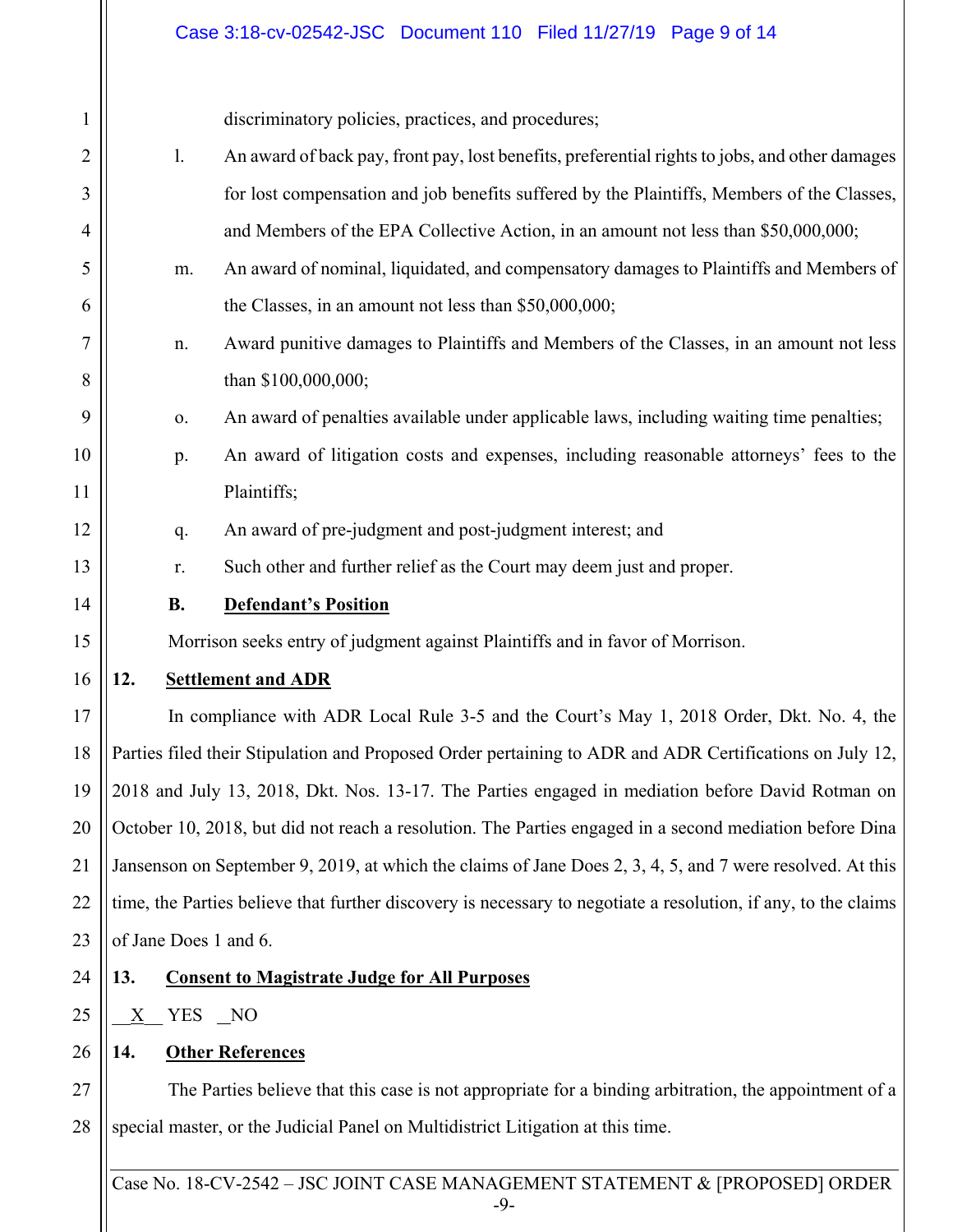## **15. Narrowing of Issues**

2 4 5 6 7 Morrison believes that even if a class is certified, the availability of punitive damages cannot be assessed on a class-wide basis, and therefore that punitive damages should be bifurcated from liability. Morrison further reserves the right to move for separate trials on each of the Named Plaintiffs' claims. Plaintiffs note that class-wide punitive damages were awarded in 2010 after trial of class-wide gender discrimination claims in *Velez v. Novartis*, No. 04 Civ. 9194 (S.D.N.Y. 2010); for the rest, Plaintiffs reserve all their rights on the issues raised by Defendant above.

The Parties will work together to streamline the presentation of evidence at any trial in this case.

9

10

11

8

1

3

#### **16. Expedited Trial Procedure**

The Parties do not believe that this case is appropriate for an expedited schedule.

## **17. Scheduling**

12

13

14

15

16

## **A. Proposed Discovery Schedule**

 The parties agree that the initial phase of discovery will focus on the Plaintiffs' individual claims and all issues related to class certification. Within 21 days after the Court rules on the Plaintiffs' Motion for Class Certification, the Parties propose that the Court conduct a subsequent case management conference to address any remaining discovery issues.

17 18 19 20 21 The Parties will conduct discovery in accordance with the Federal Rules of Civil Procedure and the Local Rules, with the exceptions set forth below. The Parties agree that discovery deadlines may be extended by the Parties on consent without application to the Court. Pursuant to Federal Rule of Civil Procedure 5(b)(1)(E), the Parties agree that all disclosures, written discovery requests and written discovery responses may be served via electronic mail.

22

## **i. Fact Discovery**

23 24 25 The Parties propose that all pre-certification fact discovery is to be completed no later than April 30, 2020, and Final Requests for Production of Documents and Final Interrogatories shall be served by February 28, 2020.

26

## **ii. Expert Discovery in Support of Class Action Certification**

27 28 The Parties agree to accept service of subpoenas *duces tecum* on behalf of their respective experts. Within two days of submission of each expert report, each expert must produce the files containing the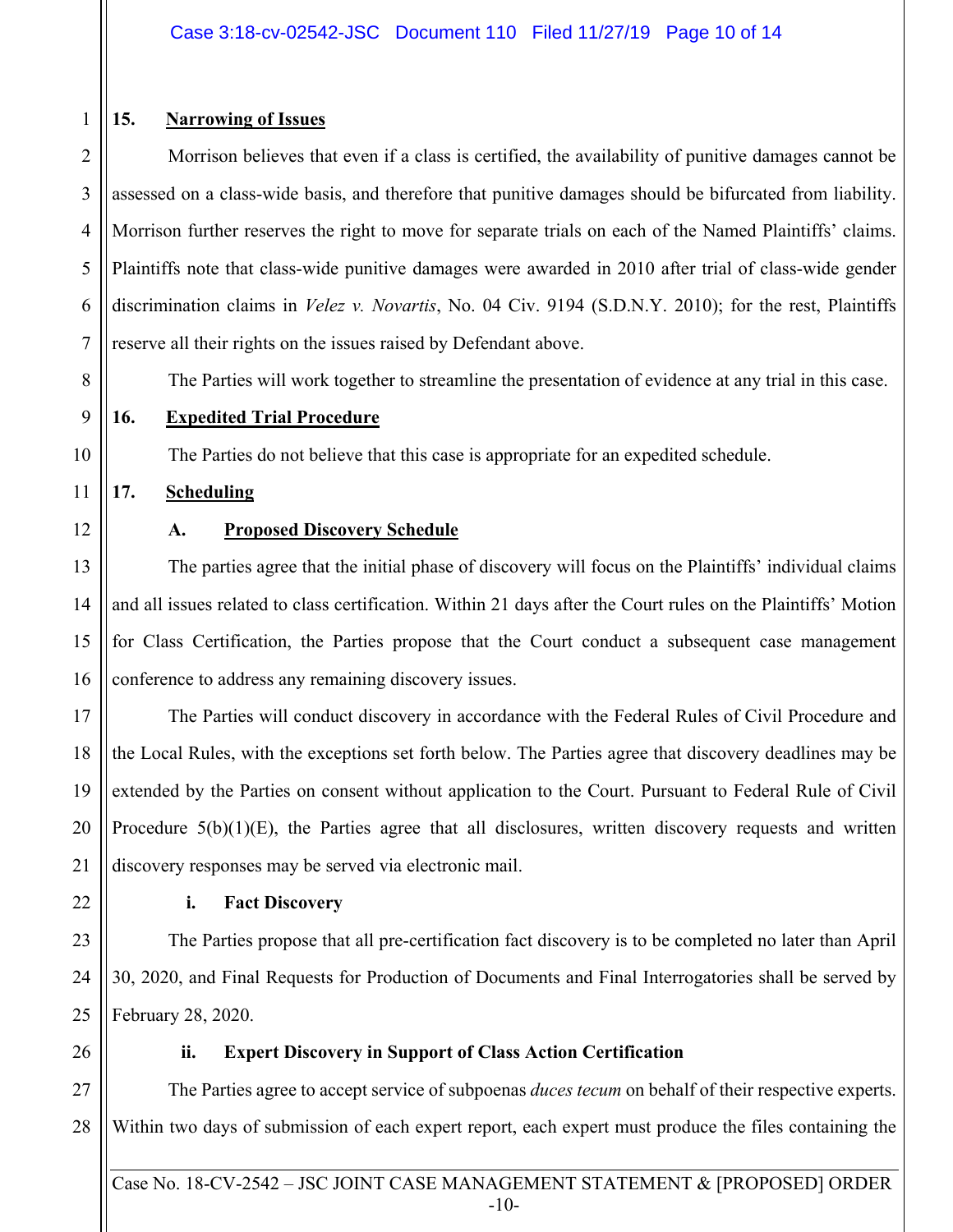#### Case 3:18-cv-02542-JSC Document 110 Filed 11/27/19 Page 11 of 14

1 2 material considered or relied upon for each expert report including the programs run, the particular data used for each analysis, and the output of the analysis.

3 The Parties further propose the following deadlines related to expert discovery:

| 4  | July 10, 2020:                                                                                                  |  |  |
|----|-----------------------------------------------------------------------------------------------------------------|--|--|
| 5  | Plaintiffs serve expert report(s), which shall also function as the disclosure of their                         |  |  |
| 6  | expert(s)                                                                                                       |  |  |
| 7  | August 24, 2020:                                                                                                |  |  |
| 8  | Defendant serves expert report(s), which shall also function as the disclosure of its                           |  |  |
| 9  | expert(s)                                                                                                       |  |  |
| 10 | September 14, 2020:                                                                                             |  |  |
| 11 | Deadline for deposition of Defendant's expert(s)                                                                |  |  |
| 12 | September 28, 2020:                                                                                             |  |  |
| 13 | Plaintiff serves rebuttal expert report(s)                                                                      |  |  |
| 14 | October 12, 2020                                                                                                |  |  |
| 15 | Deadline for deposition(s) of Plaintiffs' expert(s).                                                            |  |  |
| 16 | <b>B.</b><br><b>Further Scheduling</b>                                                                          |  |  |
| 17 | In addition to the proposed discovery schedule set forth above, the Parties shall make all motions              |  |  |
| 18 | in accordance with the timing prescribed by the Federal Rules of Civil Procedure.                               |  |  |
| 19 | The Parties believe it is premature prior to class certification proceedings to set a cut-off date for          |  |  |
| 20 | dispositive motions, or a trial date at this time, and they respectfully request that these issues be addressed |  |  |
| 21 | at a case management conference after the Court rules on the motion for class certification.                    |  |  |
| 22 | 18.<br><b>Trial</b>                                                                                             |  |  |
| 23 | The Parties request that the Court defer the scheduling of trial until after the ruling on the motion           |  |  |
| 24 | for class certification. Within 14 days of the Court's ruling, the Parties will submit a revised Case           |  |  |
| 25 | Management Statement, inclusive of an estimated length of trial, for a jury trial to be scheduled.              |  |  |
| 26 | 19.<br><b>Disclosure of Non-party Interested Entities or Persons</b>                                            |  |  |
| 27 | The Parties each filed a Certification of Interested Entities of Persons denoting the persons with              |  |  |
| 28 | an interest in this litigation. Dkt. Nos. 21, 26.                                                               |  |  |
|    |                                                                                                                 |  |  |

Case No. 18-CV-2542 – JSC JOINT CASE MANAGEMENT STATEMENT & [PROPOSED] ORDER -11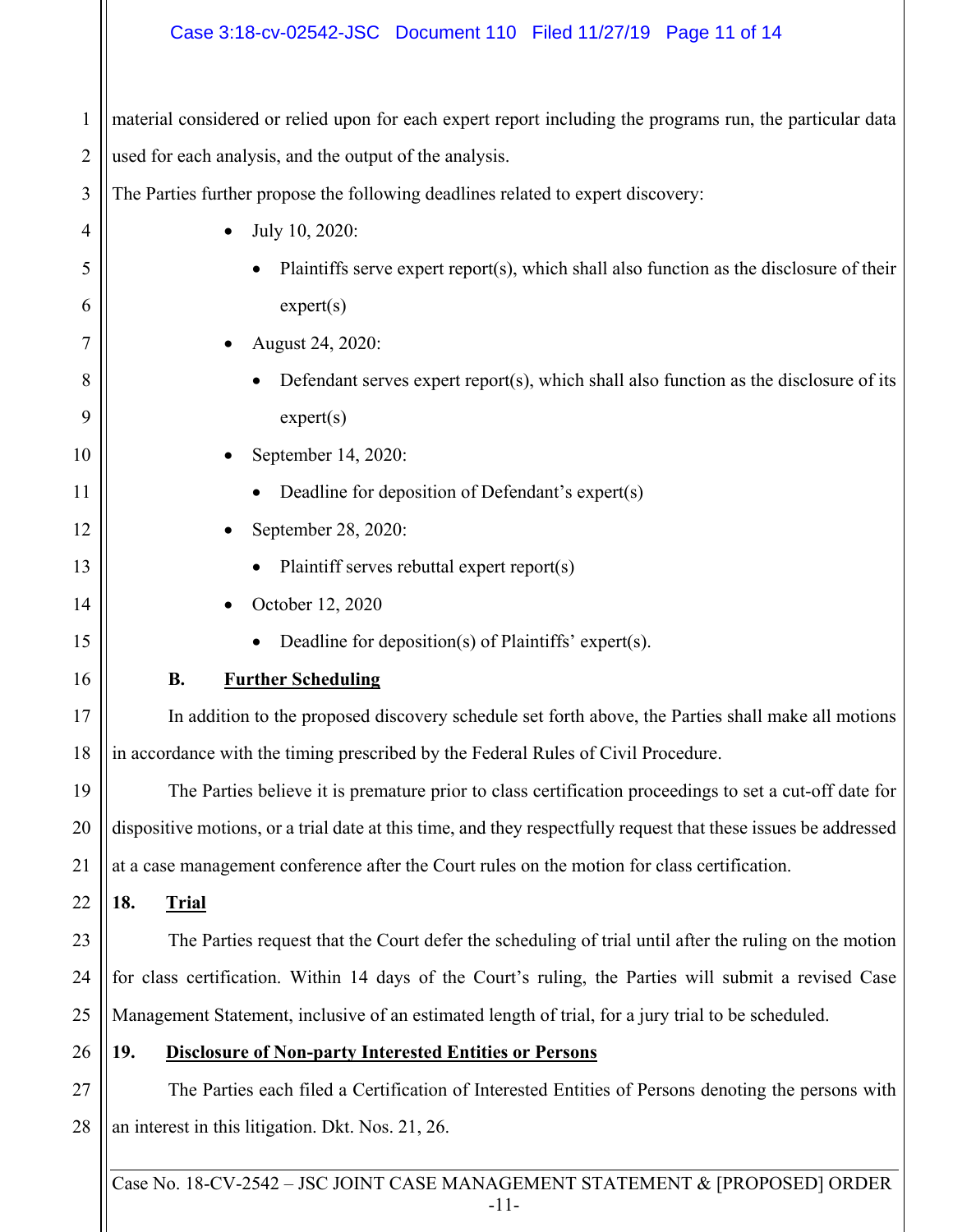2 As of this date, other than the named parties, there is no such interest or funding for Plaintiffs to report.

 Morrison & Foerster LLP is a limited liability partnership organized under the laws of California for the practice of law and has no corporate parent. Morrison maintains an insurance policy with AIG, which may be used to satisfy all or part of any judgment. As of this date, other than the named parties, there is no other such interest for Morrison to report.

**20. Professional Conduct** 

1

3

4

5

6

7

8 9 The Parties certify that all attorneys of record in this action have reviewed the Guidelines for Professional Conduct for the Northern District of California.

Case No. 18-CV-2542 – JSC JOINT CASE MANAGEMENT STATEMENT & [PROPOSED] ORDER 10 11 12 13 14 15 16 17 18 19 20 21 22 23 24 25 26 27 28 **21. Other**  None. Dated: November 27, 2019 Respectfully Submitted, \_/s/ Deborah K. Marcuse Deborah K. Marcuse (*admitted pro hac vice*) David W. Sanford (*admitted pro hac vice*) Andrew Melzer (*admitted pro hac vice*) Jill Sullivan Sanford (CA Bar No. 185757) Danielle Fuschetti (CA Bar No. 294065) Hannah M. Wolf (*admitted pro hac vice*) Carolin Guentert (*admitted pro hac vice*) **SANFORD HEISLER SHARP, LLP**  *Attorneys for Plaintiffs, the Proposed Class, and the Proposed Collective*  Dated: November 27, 2019 /s/ Rachel S. Brass Catherine A. Conway (CA Bar No. 98366) Michele L. Maryott (CA Bar No. 191993) Rachel S. Brass (CA Bar No. 219301) Amanda C. Machin (*admitted pro hac vice*) Daniel M. Bruggebrew (CA Bar No. 307037) **GIBSON, DUNN & CRUTCHER LLP**  *Attorneys for Defendant*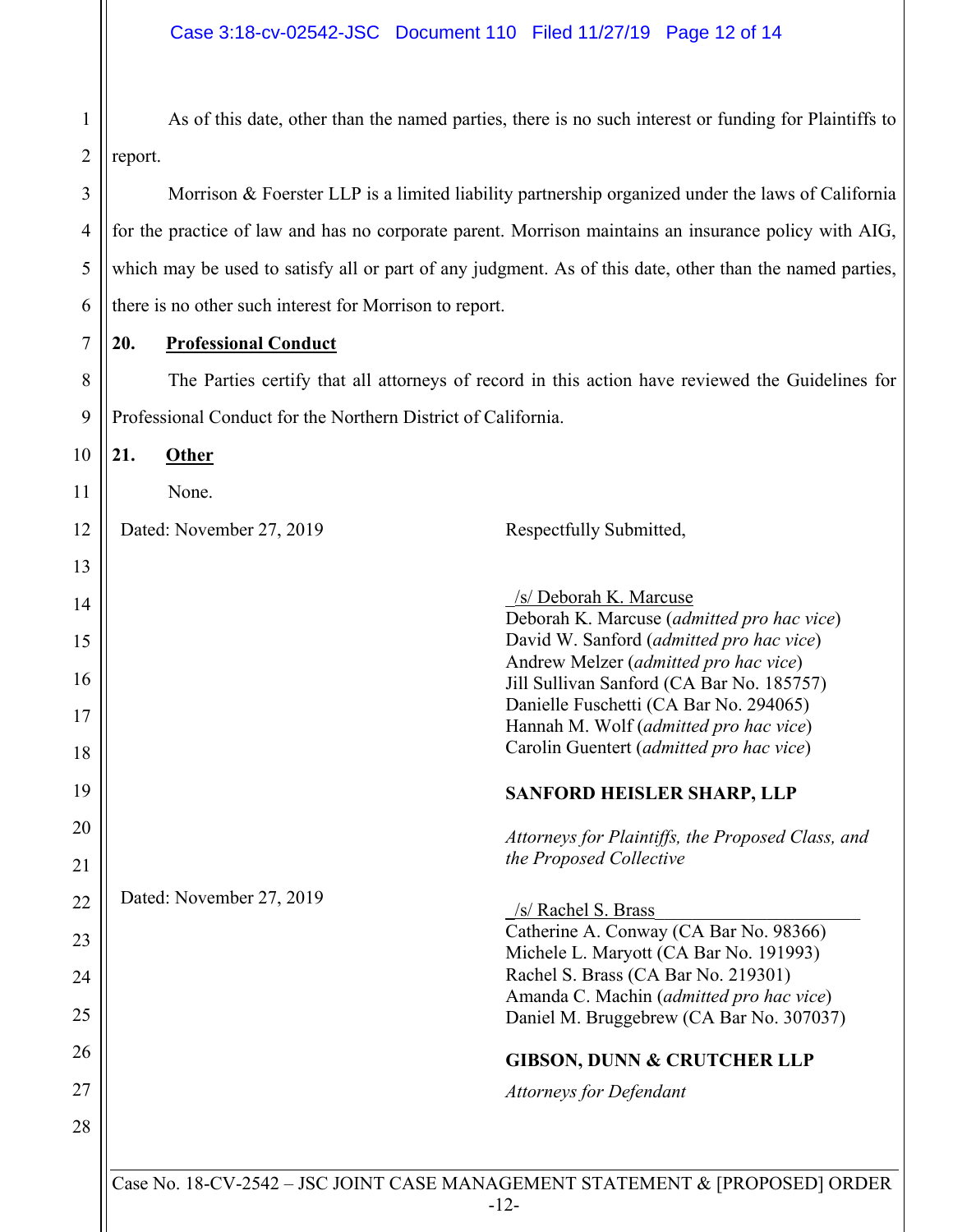|                | Case 3:18-cv-02542-JSC Document 110 Filed 11/27/19 Page 13 of 14                                                        |  |  |  |
|----------------|-------------------------------------------------------------------------------------------------------------------------|--|--|--|
| $\mathbf{1}$   | [Continued from Caption Page]                                                                                           |  |  |  |
| $\overline{2}$ | Danielle Fuschetti (CA Bar No. 294065)                                                                                  |  |  |  |
| 3              | dfuschetti@sanfordheisler.com<br>SANFORD HEISLER SHARP, LLP                                                             |  |  |  |
| $\overline{4}$ | 111 Sutter Street, Suite 975<br>San Francisco, CA 94104                                                                 |  |  |  |
| 5              | Telephone: (415) 795-2020<br>Facsimile: (415) 795-2021                                                                  |  |  |  |
| 6              | Hannah M. Wolf (admitted pro hac vice)                                                                                  |  |  |  |
| $\overline{7}$ | hwolf@sanfordheisler.com<br>SANFORD HEISLER SHARP, LLP                                                                  |  |  |  |
| 8<br>9         | 611 Commerce Street, Suite 3100<br>Nashville, Tennessee 37203<br>Telephone: (615) 434-7004<br>Facsimile: (615) 434-7020 |  |  |  |
| 10             | Attorneys for Plaintiffs, the Proposed Class, and the Proposed Collective                                               |  |  |  |
| 11             |                                                                                                                         |  |  |  |
| 12             |                                                                                                                         |  |  |  |
| 13             |                                                                                                                         |  |  |  |
| 14             |                                                                                                                         |  |  |  |
| 15             |                                                                                                                         |  |  |  |
| 16             |                                                                                                                         |  |  |  |
| 17             |                                                                                                                         |  |  |  |
| 18             |                                                                                                                         |  |  |  |
| 19             |                                                                                                                         |  |  |  |
| 20             |                                                                                                                         |  |  |  |
| 21             |                                                                                                                         |  |  |  |
| 22             |                                                                                                                         |  |  |  |
| 23             |                                                                                                                         |  |  |  |
| 24<br>25       |                                                                                                                         |  |  |  |
| 26             |                                                                                                                         |  |  |  |
| 27             |                                                                                                                         |  |  |  |
| 28             |                                                                                                                         |  |  |  |
|                |                                                                                                                         |  |  |  |
|                | Case No. 18-CV-2542 - JSC JOINT CASE MANAGEMENT STATEMENT & [PROPOSED] ORDER<br>$-13-$                                  |  |  |  |
|                |                                                                                                                         |  |  |  |